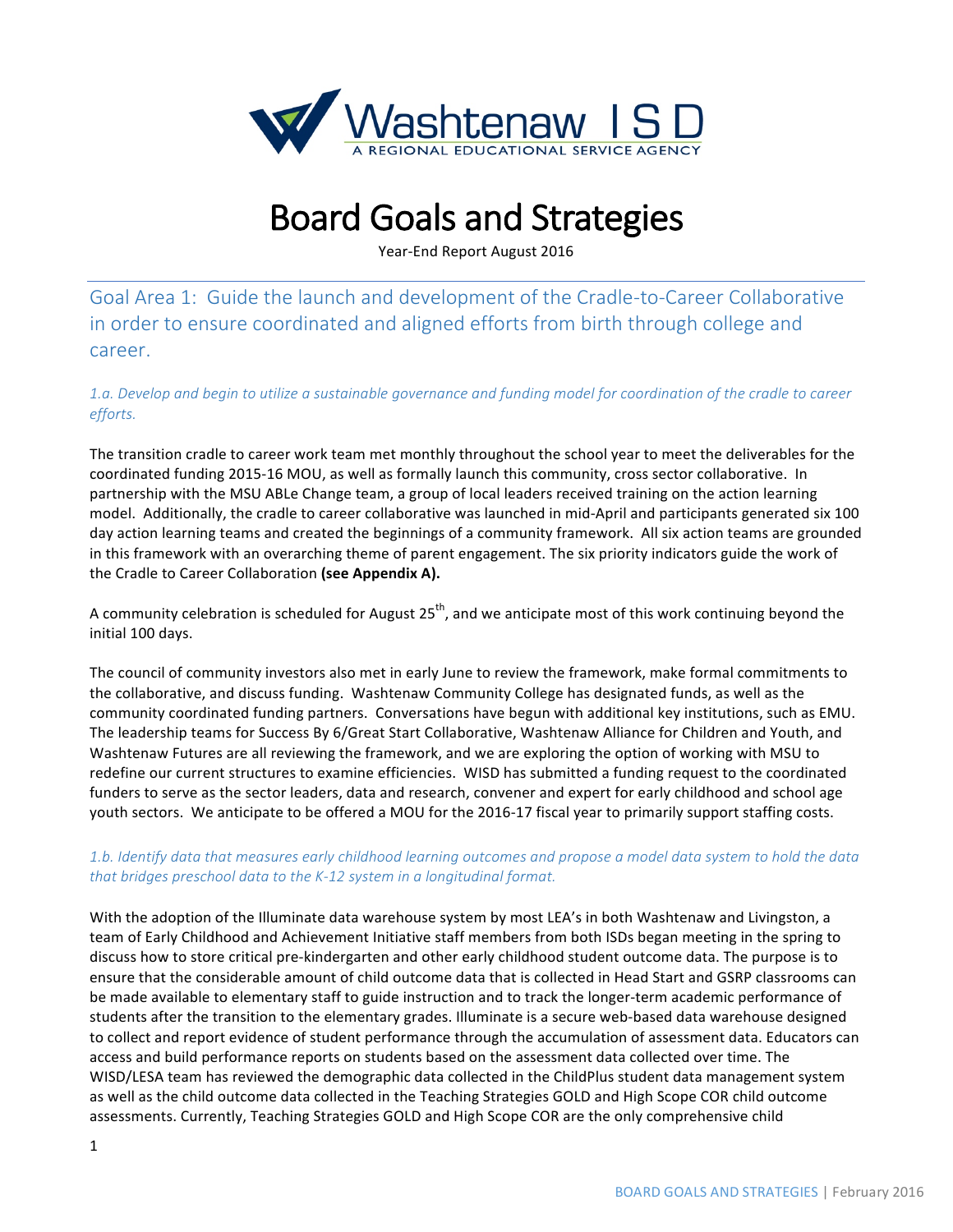assessment tools utilized by the Head Start and GSRP programs within Washtenaw and Livingston counties. The team has also engaged with other ISDs who utilize or are adopting Illuminate. Illuminate is scheduled to release a container tool in August that is designed to perform a complete upload of Teaching Strategies GOLD data into Illuminate for student groups.

This fall, the WISD/LESA team plans to pilot the collection of Teaching Strategies GOLD data for a specific cohort of children. LEAs purchase the use of the Illuminate data warehouse on an annual price per child basis. There is still one outstanding issue to resolve: when entering preschool child outcome data, for children prior to kindergarten entry, it creates addition costs. Washtenaw ISD is also working with Ann Arbor Public Schools to ensure that student Kindergarten Readiness Assessment (KRA) data collected on participating kindergarteners, as part of the MAISA/WISD pilot this fall, will be transferred to the Illuminate data warehouse.

#### 1.c. *Improve attendance and graduation rates through community and school partnerships that focus on* understanding the root causes for chronic absence and building systems to track and manage truancy at the county *level.*

Over 70 cases of chronic absenteeism were supported during the pilot year serving the following communities: Ann Arbor, Dexter, Lincoln, Manchester, Whitmore Lake, Ypsilanti, several public school academies, and WEOC. Through this case management process, relationships were built with Washtenaw County Juvenile Trial Court, Department of Health and Human Services, Community Mental Health, and various non-profits. A case study model was shared with members of the School Justice Partnership to highlight both successes and challenges in an attempt to garner systems change with key community leaders. From this, meetings were held the the county prosecutor to explore additional support through the court system. A work team will be meeting over the summer to generate a more formal report of year 1, as well as edit and modify the data portal based on lessons learned from year 1. On overview session of a free early warning system embedded into PowerSchool (in partnership with Macomb ISD) was conducted with all school districts and each community is at various stages of setup and implementation.

A team from Michigan State University (Hejnal, Maring, McDowell, Rencher & Tafelski, 2016) researched both quantitative and qualitative data for middle school students in our county. A formal presentation to the School Justice Partnership group occurred in May. Six key findings were concluded.

- 1. The majority of individual attendance challenges are unique to individual students and their families.
- 2. Students who experience anxiety seem particularly unmotivated to attend school more frequently.
- 3. Some students attribute academic success within schools to innate ability, and not effort and hard work.
- 4. Students perceive that their attendance in school does not impact their future goals.
- 5. Practitioners within these schools have a deficit-based understanding of student risk factors and the multiple challenges of home environment that contribute to chronic absenteeism.
- 6. Some schools have systems in place for notifying the parents/guardians of absent students via phone calls, letters, and parent conferences.

A series of recommendations was proposed by MSU. The team structured their organizational response to the epidemic of chronic absenteeism as a shift from a school-wide universal reactionary policy to proactive protocols that address the individual student systematically (catalyze a shift in mindset). They separated strategy and tactics to provide rationale to support implementation methods. The four recommendations are summarized below.

- 1. Reconfigure school wide systems (organizational)
	- a. Adopt truancy and chronic absenteeism intervention model
	- b. Integrate surplus thinking into school culture
	- c. Monitor positive intervention supports for attendance
- 2. Implement proactive progressive controls (individual)
	- a. Develop personalized early response protocols
	- b. Change compliance behaviors to improvement behaviors for staff
	- c. Monitor effectiveness of interventions
- 3. Implement programmatic supports (organizational)
	- a. Adjust scheduling for extenuating circumstances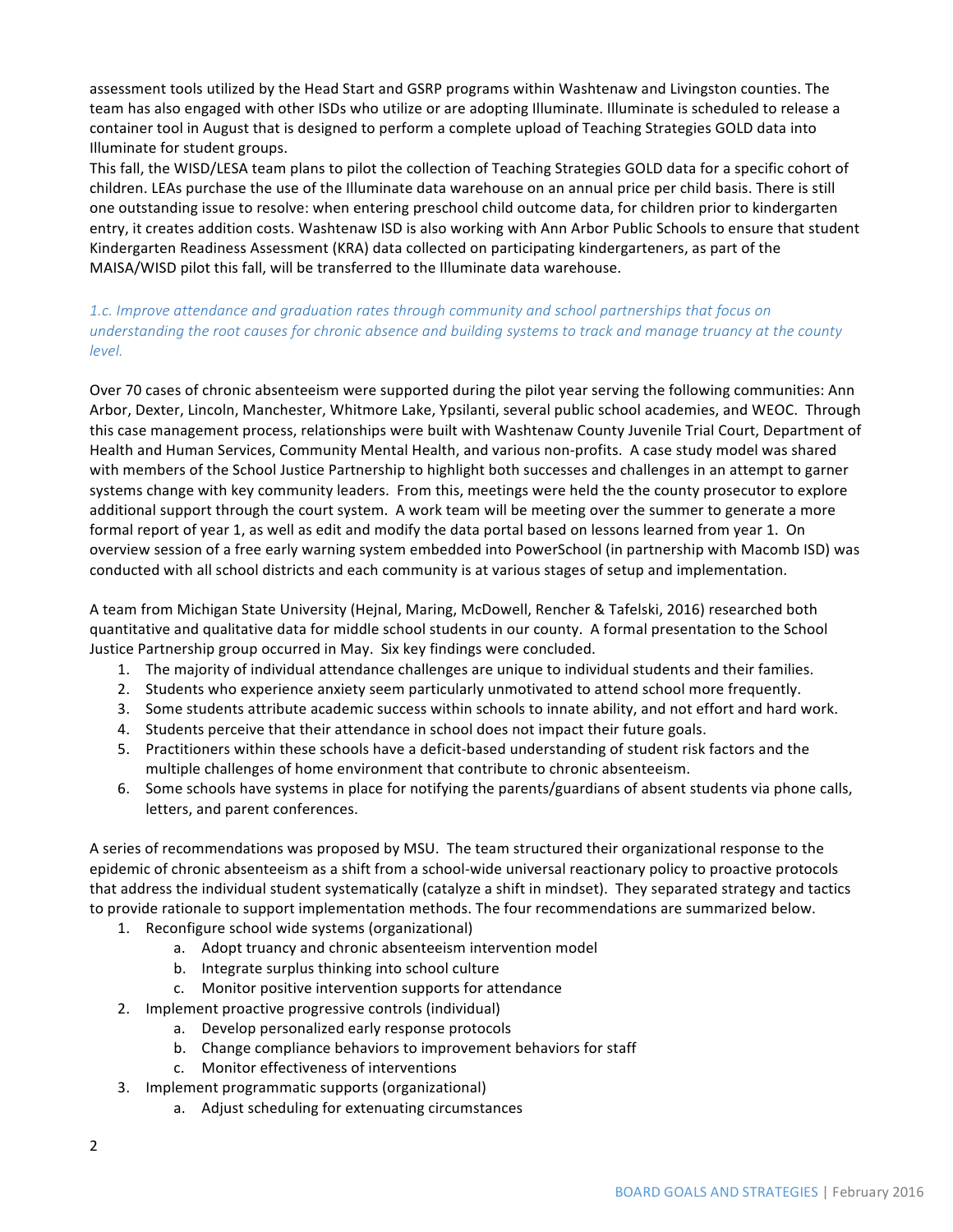- b. Assign attendance mentors
- c. Add supplemental courses that build upon social skills
- 4. Establish student evaluation protocol (individual)
	- a. Review attendance records and engage parents early
	- b. Know the whole child/youth
	- c. Assess student engagement through goals and self-concept

The researchers have offered to work with our school teams to share their research and provide technical support and guidance to help local leaders explore components of their framework to implement. Several of the researchers have piloted many of these recommendations in their own schools so they can offer action learning suggestions. This was a tremendous opportunity to benefit from their research efforts and we will create a plan for next steps to influence our work locally.

1.d. Support, as part of a community collaborative, the Washtenaw County My Brother's Keeper Initiative to implement a coherent cradle-to-college-and-career strategy for improving the life outcomes of all young people to ensure that they can reach their full potential, regardless of who they are, where they come from, or the circumstances into which they are born.

Washtenaw ISD participated on the steering committee of the My Brother's Keeper (MBK) initiative and worked in close partnership with Dr. Ronald Woods, Executive Director of Washtenaw County MBK and professor at Eastern Michigan University. An initial summit took place in October with more than 200 participants from the community. Washtenaw ISD team members facilitated conversations around the six milestones. Subsequent to the summit, members of the WISD team engaged in the policy review process, completed at the end of December 2015.

In January, the MBK partnership convened a session with students in conjunction with Eastern Michigan University's MLK Jr. Day Celebration. Action plans have not been finalized, but members of the MBK leadership participated in the training offered through the Cradle to Career Collaborative. The training focused on 100-day challenges, designed to identify root causes of specific areas of focus and implement small but measurable changes. Washtenaw ISD and EMU committed to funding, in partnership with the Michigan Community Service Commission, two Vista Volunteers dedicated to supporting the MBK work in Washtenaw County. Initial training for the volunteers took place in the third week of June, and they will also engage in the MBK component of the June 27<sup>th</sup> Points of Light conference in Detroit. During the summer, WISD will work with the MBK Executive Director and the Vista Volunteers to map out next steps. The focus is identifying ways to embed the initiative within the larger Cradle-to-Career framing to ensure sustainability without losing specific focus on young boys and men of color.

Interwoven in this work is Washtenaw Futures, an initiative that strives to make college an achievable reality for all students in Washtenaw County, with emphasis on supporting low-income youth, youth of color, and youth who will be the first in their families to pursue college. Currently, there are 10 Washtenaw County high schools plugged into the program and there has been an increase in the number of students filling out college applications (See Appendix B).

Goal Area 2: Lead efforts to address digital convergence in Washtenaw County, ensuring that we are positioned to utilize technology to enhance and advance educational opportunities and outcomes for students.

2.a. Develop, in partnership with the local districts, a strategic approach to incorporating technology in teaching, learning, and school management systems.

Six of our districts (Chelsea, Dexter, Manchester, Milan, Saline, Whitmore Lake) worked with Modern Teacher, a national educational and digital convergence company. They participated in visioning work around shifting to a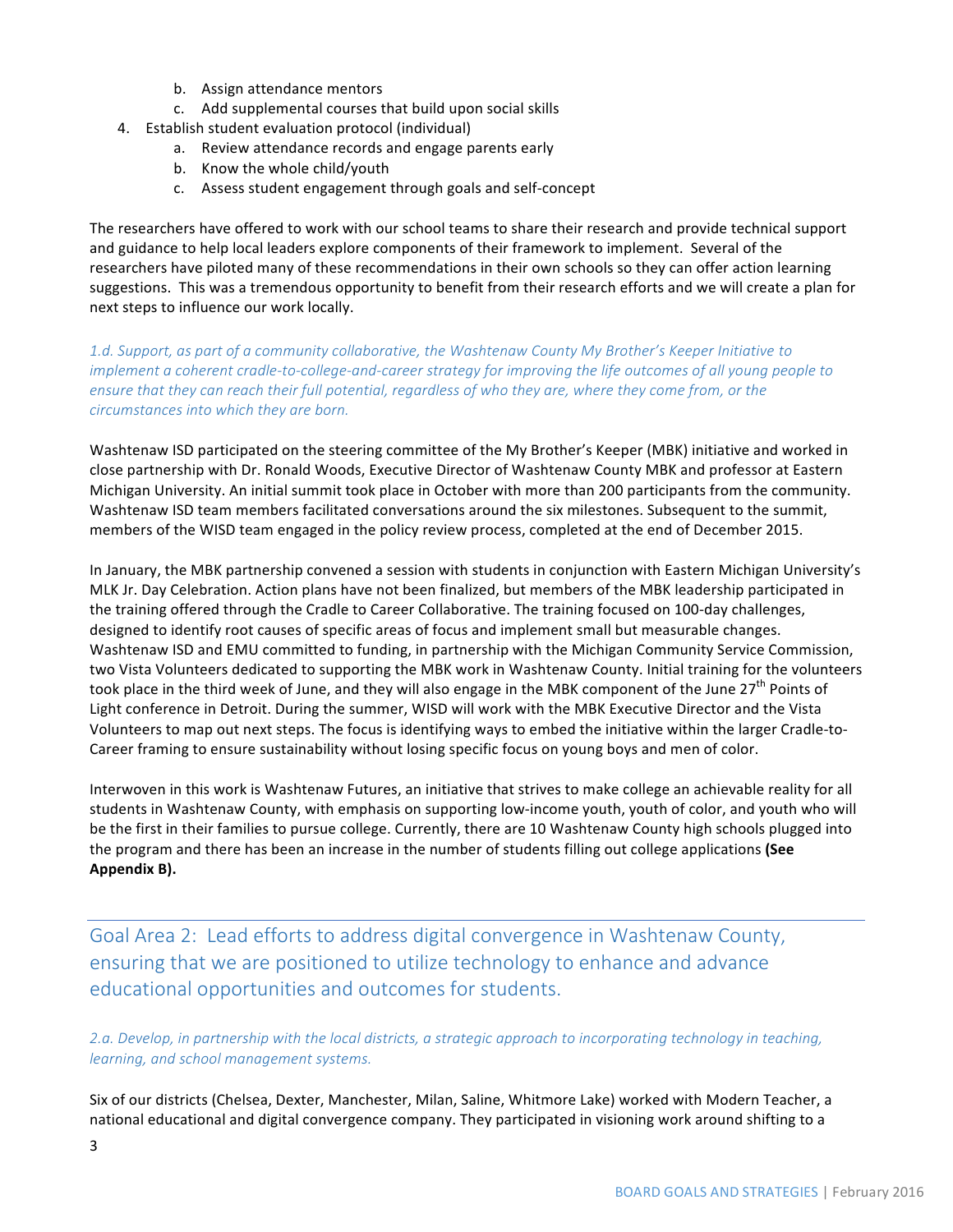more project-based, technology-rich, instructionally-sound approach to teaching and learning. The districts also looked at the many technical systems that have to work in concert for this kind of instruction to occur. Two of the districts have decided to continue these efforts next year by moving from the district-level visioning work to the classroom-level instructional work. Washtenaw ISD instructional staff participated in the district visioning work and is well-versed in the approach. Because the district-level visioning work took the entire winter and spring, development of the teacher-level network was shifted from the spring to the fall of 2016.

In addition to the Modern Teacher visioning work, we contracted with McREL International to develop a process for identifying a common instructional framework that incorporates all our existing network models and articulates how they are connected. All 14 districts in Washtenaw and Livingston Counties are engaged in the instructional framing work. McREL facilitated three regional meetings, providing extensive resources, behind-the-scenes support, and framework development.

### 2.b. Review of technology *infrastructure and capacity related to emerging opportunities*.

As part of the investigation into the capacity of the countywide infrastructure, the county technology directors met on April 29, 2016, with the purpose to explore various options for shared internet services models. The meeting was facilitated by a Modern Teacher representative. The team viewed various options and generated additional questions on the models presented for consideration. The goal is to provide recommendations to the superintendents on possible cost-sharing models. The group determined that the network could not be considered in isolation. The services that we access over the network need to also be considered.

The complexity of the interdependency of services and the network is essential to understanding the overall cost. The Technology Department will continue to review and recommend the cost of the primary services provided by the ISD. This process is underway, and recommendations on how to reduce costs of these services are being examined over the course of the next six months. The research team will continue to explore a long-term model for providing cost-reducing technology services for the ISD, while providing a high level of service to the local districts. Services will be reviewed to gain a deeper understanding of ISD offerings and impacts on schools. The 2016-17 budget will remain the same with any recommendations being implemented in the 2017-18 budget year.

Goal Area 3: Increase investments in education in order to ensure all students have access to high quality educational opportunities and supports, with specific focus on achieving an equitable system for students in poverty, students with disabilities and students of color.

## 3.a. Organize and collaborate with local districts to ensure stakeholders are well educated about a county Special *Education Millage and programs.*

The groundwork for a Special Education millage increase campaign was laid in the fall of 2015, following the pledged support of countywide school boards, superintendents, and stakeholders. This process was solidified through resolutions passed by local boards of education in December 2015 and January 2016. The WISD Board of Education passed a resolution on January 27, 2016 to place the request for a 1.5 mill increase on the May 3, 2016 ballot. The resolution was filed with the Washtenaw County Clerk and the WISD staff launched an information campaign that consisted of:

- Developing a timeline/strategy for implementing the campaign
- Identifying students to highlight during the campaign
- Producing print and electronic materials to provide facts related to the ballot question (social media, traditional advertising, flyers, posters, Let's Talk website feedback tool)
- EVERY CHILD<sup>Let'</sup>STalk!' **EVERY DAY Special Education Millage Proposal**
- Hosting public informational meetings and making presentations to various employee and civic groups